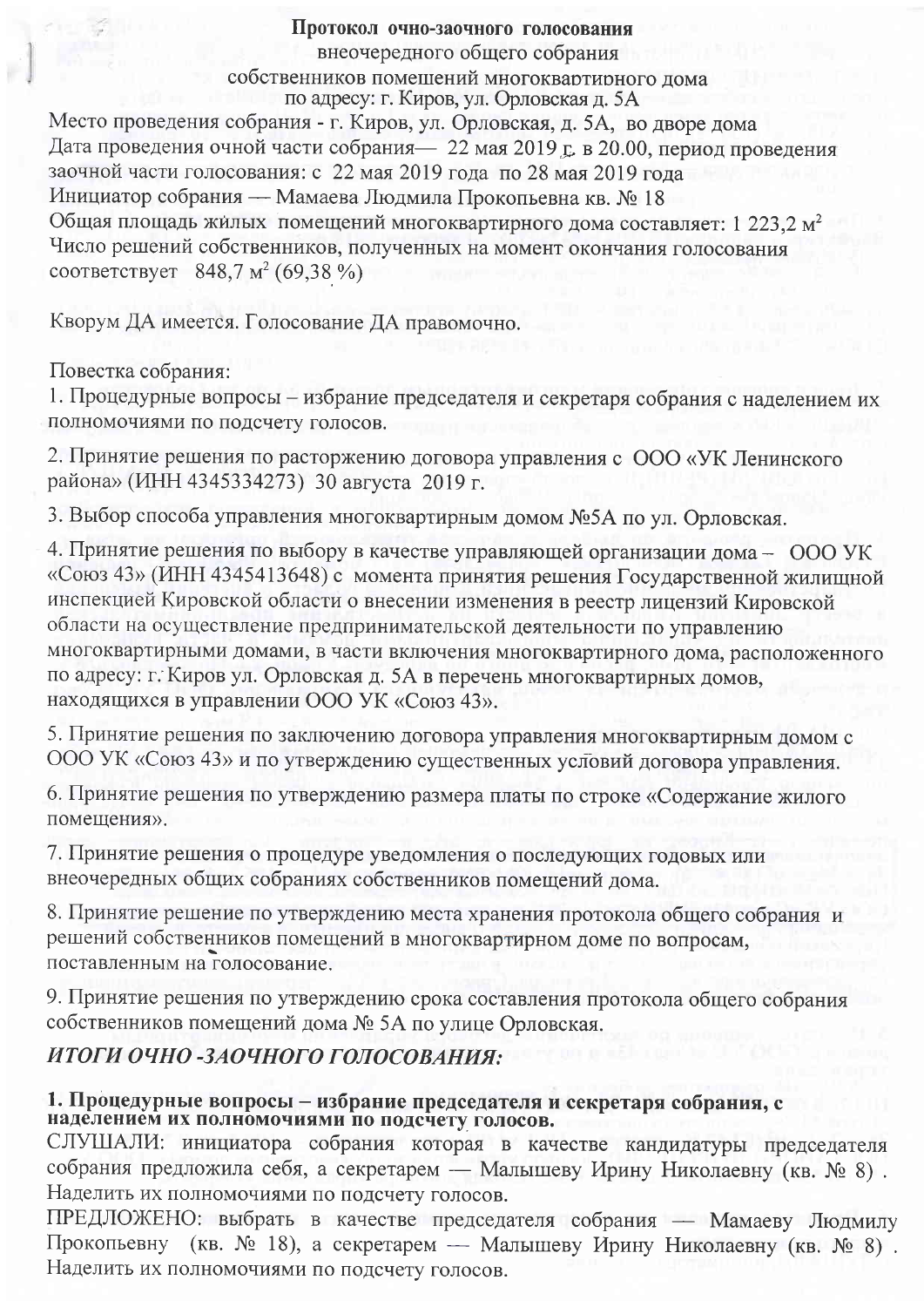За —848,7м<sup>2</sup> (100 %), против — НЕТ м<sup>2</sup> (0%), воздержались — НЕТ м<sup>2</sup> (0 %) ПОСТАНОВИЛИ (РЕШИЛИ):

Председатель собрания — Мамаева Л.П. кв. № 8. Наделить ее полномочиями по полсчету голосов

За —848,7 м<sup>2</sup> (100 %), против — НЕТ м<sup>2</sup> (0%), воздержались — НЕТ м<sup>2</sup> (0 %) ПОСТАНОВИЛИ (РЕШИЛИ):

Секретарь собрания — Малышева И.Н. кв. №8. Наделить ее полномочиями по подсчету голосов.

## 2. Принятие решения по расторжению логовора управления с  $000$  «УК Ленинского района» (ИНН 4345334273) 30 августа 2019 г.<br>СЛУШАЛИ: Мамаеву Л.П.<br>ПРЕЛПОЖЕНО: расторгиуть договор управления с ООО «УК Ленинского района» (ИНН

4345334273) 30 явгустя 2019 г

 $3a - 794.4m^2 (93.6\%)$ , против — НЕТ м<sup>2</sup> (0%) воздержались — 54,3 м<sup>2</sup> (6,4%)<br>ПОСТАНОВИЛИ (РЕШИЛИ): расторгнуть 30 августа 2019 г. договор управления с ООО «УК Ленинского района» (ИНН 4345334273)

## 3. Выбор способа управления многоквартирным домом № 5А по ул. Орловская

СЛУШАЛИ: инициатора собрания<br>ПРЕДЛОЖЕНО: выбрать способ управления многоквартирным домом № 5А по улице

Опловская — управляющая опганизация<br>3a —679,9 м<sup>2</sup> (80,11%), против — НЕТ м<sup>2</sup> (0%), воздержались —НЕТ м<sup>2</sup> (0 %)<br>ПОСТАНОВИЛИ (РЕШИЛИ): способ управления многоквартирным домом № 5А по улице Орловская выбрать - управляющая организация

4. Принятие решения по выбору в качестве управляющей организации дома - $43<sub>2</sub>$ (ИНН 4345413648) с 000  $\mathbf{Y}$ K  $\langle \langle \mathbf{C}\mathbf{0}\mathbf{I}\mathbf{0}\mathbf{3}\rangle$ момента **ПРИНЯТИЯ** решения Государственной жилищной инспекцией Кировской области о внесении изменения в реестр лицензий Кировской области на осуществление предпринимательской деятельности по управлению многоквартирными домами, в части включения многоквартирного дома, расположенного по адресу: г. Киров, ул. Орловская, д. 5А, в перечень многоквартирных домов, находящихся в управлении ООО УК «Союз  $43<sub>2</sub>$ 

C IIVIIIA II И инипиатора собрания

ПРЕЛПОЖЕНО<sup>•</sup> выбрать в качестве управляющей организации лома - ООО УК «Союз 43» (ИНН 4345413648) с момента принятия решения Государственной жилишной инспекцией Киповской области о внесении изменения в пеестр лицензий Киповской области осушествление прелитичимательской на пеятельности  $\overline{\Pi}$ **УПЛАВЛЕНИЮ** МНОГОКВАРТИРНЫМИ ЛОМАМИ В ЧАСТИ ВКЛЮЧЕНИЯ МНОГОКВАРТИРНОГО ЛОМА РАСПОЛОЖЕННОГО по адресу: г. Киров, ул. Орловская, д. 5А, в перечень многоквартирных домов,<br>находящихся в управлении ООО УК «Союз 43»<br>3a - 742,4 M<sup>2</sup> (87,47 %), против — HET M<sup>2</sup> (0%) возлержались — 106.3 M<sup>2</sup> (12.53 %)<br>ПОСТАНОВИЛИ (РЕ

ООО УК «Союз 43» (ИНН 4345413648) с момента принятия решения Государственной жилищной инспекцией Кировской области о внесении изменения в реестр лицензий Кировской области на осуществление предпринимательской деятельности по управлению многоквартирными домами, в части включения многоквартирного дома,<br>расположенного по адресу: г. Киров, ул. Орловская, д. 5А, в перечень многоквартирных<br>домов, находящихся в управлении ООО УК «Союз 43».

## 5. Принятие решения по заключению договора управления многоквартирным домом с ООО УК «Союз 43» и по утверждению существенных условий договора управления.<br>СПУША ПИ· инипиатора собрания

ПРЕДЛОЖЕНО: заключить договор управления многоквартирным домом с ООО УК «Союз 43» и утвердить существенные услову дравнения инструкционный домом с состо-<br>3a - 742,4 M<sup>2</sup> (87,47 %), против — HET м<sup>2</sup> (0%), воздержались — 106.3 м<sup>2</sup> (12.53 %)<br>ПОСТАНОВИЛИ (РЕШИЛИ), договор управления многокварт

«Союз 43» заключить, существенные условия договора управления утвердить.

## 6. Принятие решения по утверждению размера платы по строке «Содержание жилого помещения».

СЛУШАЛИ: инициатора собрания